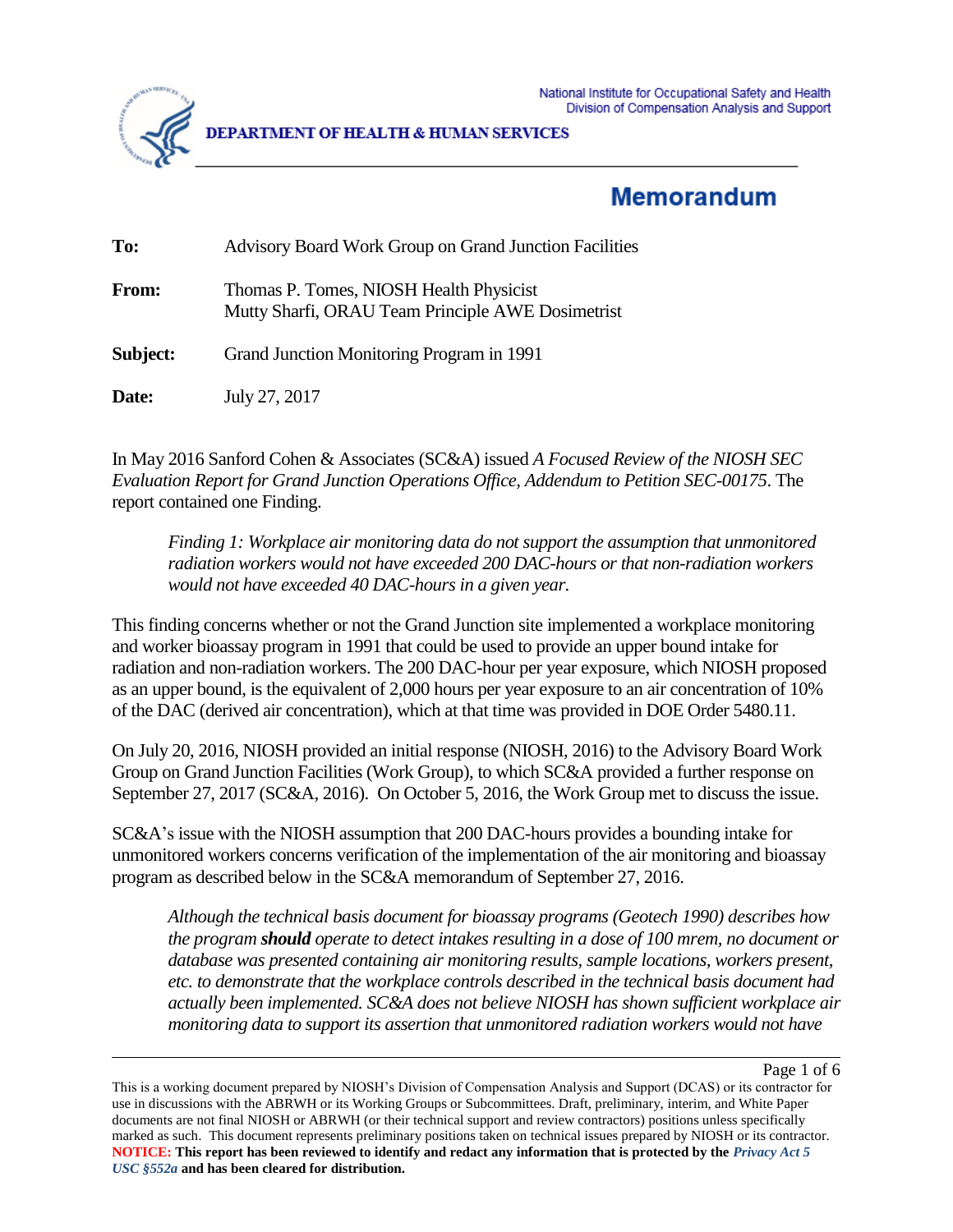*exceeded 200 DAC-hours or that non-radiation workers would not have exceeded 40 DAChours in a given year.* 

Discussions during the Work Group meeting failed to resolve the issue. It was suggested that NIOSH determine activities in the 1991 era that may have the potential for generating a significant air concentration. It was also suggested that NIOSH interview the site [redacted] at the time for information about the air sampling and the bioassay program. In response to this suggestion, NIOSH performed additional review of activities in the 1991 era, focusing on 1991 through 1993, a period in which there is little available air monitoring data. NIOSH also interviewed a Grand Junction site [redacted] who had direct knowledge of the work activities and monitoring programs that were conducted during this time period (ORAUT, 2017).

### **Information from Site [redacted]**

On March 16, 2017, the [redacted] interview was conducted. The [redacted] was employed at the Grand Junction site from [redacted] through [redacted]. On March 29, 2017, a follow-up interview was conducted to allow the interviewee an additional opportunity to respond (ORAUT 2017). The interviewee confirmed the implementation of a bioassay program based on 10% DAC, although the [redacted] provided details that indicate some changes to how the program was implemented from that described in the 1990 Geotech technical basis for bioassay sampling document (Geotech, 1990). Details from that interview are provided below, along with some additional details from supporting references.

The [redacted] indicated that upon their hiring in [redacted], a monitoring program to implement the requirements of DOE Order 5480.11 had already been implemented. The [redacted] indicated that the internal dosimetry program was implemented through ES&H Procedure 3.8 (SRDB 90529). That reference is an October 1990 draft copy of a revision to the monitoring program. The revision was issued May 15, 1991 (Ref ID 98111, pp. 26-33). The information indicates that the site transitioned from the interim bioassay program described in the 1990 document, which relied on frequent rotating bioassay samples, to a program based on entries into Airborne Radioactivity Areas (ARAs).

Under the requirements of the 1990 document, the site was collecting routine bioassay samples every 6 days, rotating through workers, so that every worker was sampled approximately every 26 days (SRDB 100231, pg. 3). This resulted in a nine month backlog of un-analyzed samples (~500) in 1991 at the bioassay lab (SRDB 97784, pg. 14). The procurement for lab services in [redacted] was one of the [redacted] main duties to address when they were first hired. The site's original (interim) program for implementation of DOE Order 5480.11 was to collect routine bioassay samples for people on the job. They soon realized that this resulted in an oversampling of the workforce. Coupled with an issue of increased turnaround time with the bioassay analysis lab, TMA Norcal, the site decided that a trigger-based program was more appropriate. The [redacted] indicated that the high number of bioassay samples during the 1989-1991 timeframe was not an indication of the degree of exposure to airborne radioactivity. Rather, it was an example of the impact of an overaggressive sampling program. As they looked at the actual air monitoring data, the site realized that it was unnecessary to collect so many bioassay samples, given they did not have the airborne conditions to trigger such

Page 2 of 6

This is a working document prepared by NIOSH's Division of Compensation Analysis and Support (DCAS) or its contractor for use in discussions with the ABRWH or its Working Groups or Subcommittees. Draft, preliminary, interim, and White Paper documents are not final NIOSH or ABRWH (or their technical support and review contractors) positions unless specifically marked as such. This document represents preliminary positions taken on technical issues prepared by NIOSH or its contractor. **NOTICE: This report has been reviewed to identify and redact any information that is protected by the** *Privacy Act 5 USC §552a* **and has been cleared for distribution.**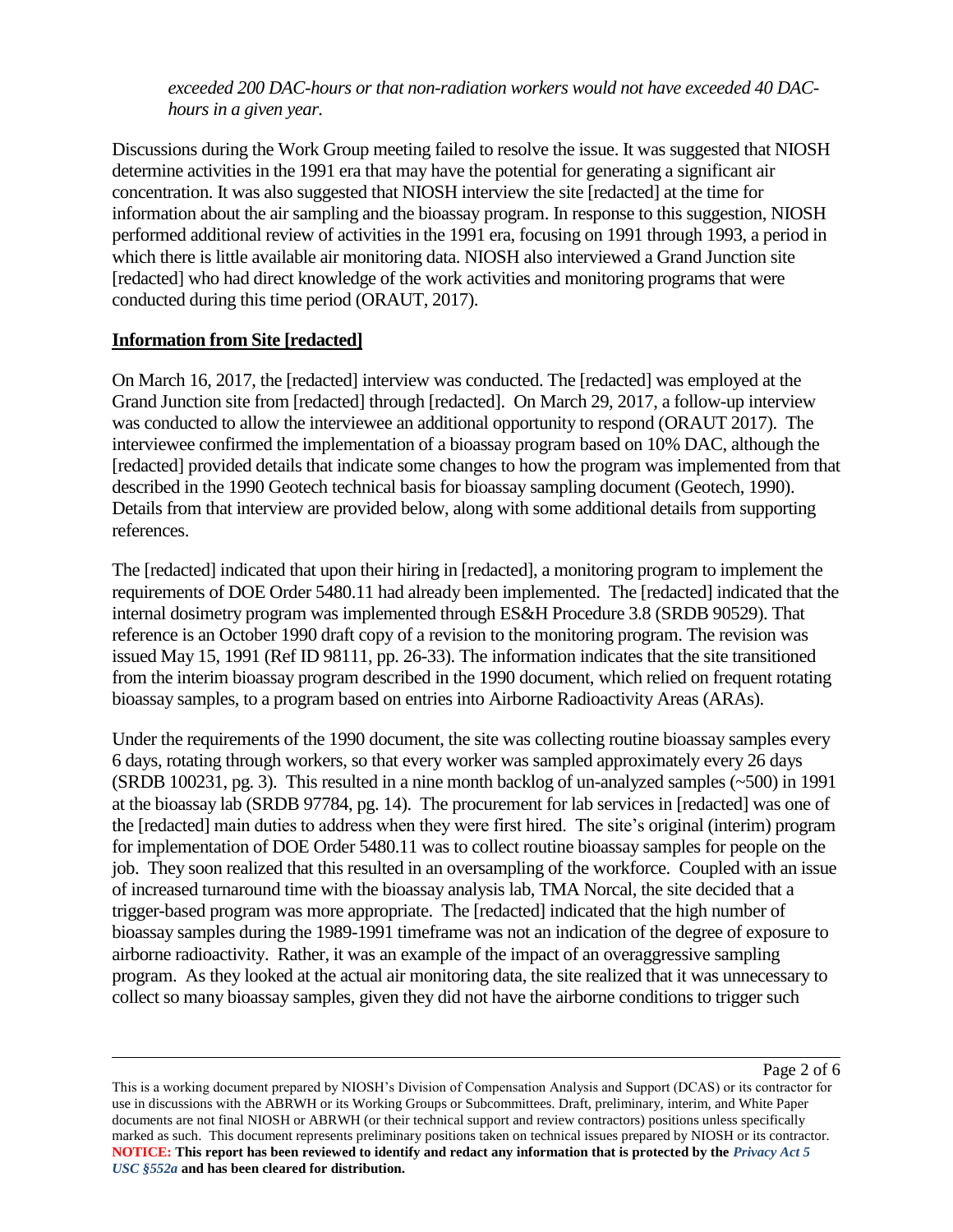monitoring. Therefore, a change was made from the hundreds of individuals that were routinely sampled under the interim program prior to 1991.

The 1991 change reduced the number of bioassay samples collected by implementing a site trigger for bioassay based on entry into an ARA, which was defined as an area with an air concentration of 10% of DAC or greater (SRDB 90529). If an individual did not enter an ARA, the site assumed there was no potential to meet the criteria for bioassay monitoring. The [redacted] indicated the site had a very robust air sampling program that included the use of area and personal air samplers.

The [redacted] indicated that there was only a minimal number of ARAs at the Grand Junction site during the early 1990s. The only routine ARA on site would have been the radon calibration chamber. The chamber was posted as ARA "when in use." However, the [redacted] indicated that "when in use," there would not be anyone in the chamber itself, and the access was controlled.

There were also intermittent ARAs established for decontamination and demolition (D&D) activities. However, the [redacted] indicated that there was not a lot of D&D operations in the early 1990s. They indicated that the bigger onsite D&D projects were in the mid and late 1990s. In the early 1990s, the site focused more on the vicinity properties.

NIOSH has also reviewed claim data and various documents in the NIOSH site research database that confirm a bioassay monitoring program based on entries into an Airborne Radioactivity Area (ARA) was in place. Procedure 3.8 (Ref ID 98111) required sign in sheets to be completed for all entries in an ARA. The sheets were submitted to the Radiological and Environmental (R&ES) Safety Dosimetry office, who was responsible for tracking bioassay and requesting samples. R&ES was also to be notified when a worker no longer was making ARA entries to be taken off the bioassay program, in which case a termination sample was required. NIOSH has found examples from 1991 and later to verify this program was implemented. Claims [redacted] have records of tracking ARA entries and bioassay sampling. Ref IDs 100183, 100185, 100188 have various records showing tracking compliance with bioassay requirements in 1992. Examples of 1991 bioassay data results can be found in Ref IDs 97890, 97891, and 97894.

NIOSH concludes the site implemented a program of baseline, routine, and termination bioassay samples for workers who entered an ARA and had a system to track compliance.

## **Evaluation of Sources of Airborne Radioactivity**

The discussion above indicates an interim bioassay program was in place prior to 1991, and a bioassay program based on entry into an ARA was introduced in 1991. NIOSH has reviewed site information to determine potential sources of airborne radioactivity for the 1991 through 1993 period. The period after 1993 is not discussed in detail in this memorandum because there are numerous air monitoring data available for the site remediation activities in 1994 through 2001. The site also implemented 10 CFR 835 during that period (Ref ID 98093, p. 4).

Principle on-site sources of airborne radioactivity were identified in the NIOSH ER Addendum, section 7.2.1.3: particulates from the Sample Prep Lab and on-site remediation work, and radon

Page 3 of 6

This is a working document prepared by NIOSH's Division of Compensation Analysis and Support (DCAS) or its contractor for use in discussions with the ABRWH or its Working Groups or Subcommittees. Draft, preliminary, interim, and White Paper documents are not final NIOSH or ABRWH (or their technical support and review contractors) positions unless specifically marked as such. This document represents preliminary positions taken on technical issues prepared by NIOSH or its contractor. **NOTICE: This report has been reviewed to identify and redact any information that is protected by the** *Privacy Act 5 USC §552a* **and has been cleared for distribution.**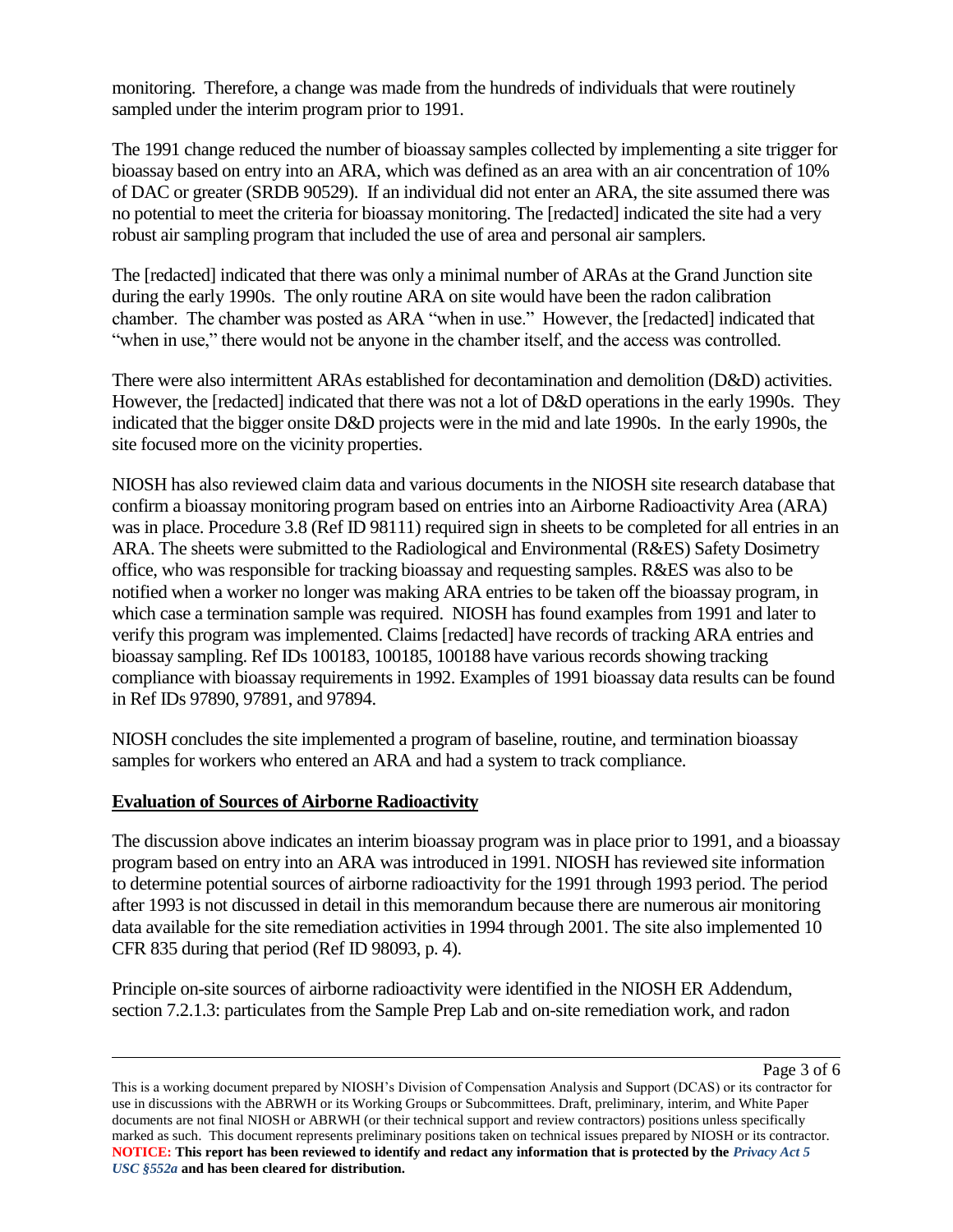exposures. There are also many records of monitoring workers for off-site remediation of vicinity properties who were covered under the same internal dose program.

The Grand Junction laboratory work included grinding and crushing of samples in the Sample Prep Laboratory in Building 7A, which was equipped with a baghouse for collection of dust. The operation and use of the associated baghouse was described in a report from an environmental audit conducted in May and June 1991 (Ref ID 129462, p. 50). Sample prep activities continued in Building 7A until early 2001, at which time the operation was transferred to Building 46 (Ref ID 129381, p. 27; Ref ID 89880, p. 14).

In the 1980s the Sample Prep Lab was utilized to prepare (crush) relatively large quantities of ores and tailings for use in calibration pads and reference materials. However, those activities ended before 1991. The site [redacted], who started working in [redacted], who was interviewed by NIOSH did not recall there being any ARAs associated with the sample preparation work. Available references indicate small quantities of samples in the sample prep laboratory (Ref ID 165319; Ref ID 165320). NIOSH has not identified any significant source of material being processed in the 1990s. The ER Addendum discusses 1986 bioassay and air sampling data for workers in the sample prep lab. Bioassay data was found in 1990 for those workers (Ref ID 98098, pp. 217-230), when the interim bioassay program was in effect. The available information indicates the Sample Prep Lab did not exceed 10% DAC after 1990.

NIOSH reviewed the potential for airborne radioactivity from on-site remediation work in 1991 through 1993. Per the ER (NIOSH 2011), the Grand Junction Project Office Remedial Action Project (GJPORAP) occurred from the mid-1980s to about 2000. However, the early years were investigations. The Record of Decision (ROD) was issued in April 1990. The initial ROD specified remediation of exterior spaces by removal of tailings and contaminated soils and demolition of four buildings: 6, 31, 37, and 38 (Ref ID 76720; Ref ID 88610). Some exterior remediation occurred in the late 1980s prior to the ROD, and the excavated media stockpiled pending final disposition. In additional to the exterior excavations and four buildings identified in the 1990 ROD, D&D activities occurred in the mid to late 1990s after additional buildings were added to the remediation project.

The four buildings identified in the initial ROD were demolished in 1992. Of those, Buildings 6 and 31 were the former Small Pilot Plant and Large Pilot Plant that processed uranium ores in the 1950s. Details and pictures are provided in Ref ID 89864. Both were demolished in April 1992. Building 6 was relatively small, as were the two support buildings (37 and 38). Building 31 was a 10,000 ft<sup>2</sup> building. The debris and materials were hauled off to the Cheney disposal cell (Ref IDs 76615, 76619).

Routine environmental monitoring for airborne radioactive particulate was initiated in December 1985. The 1990 site Environmental Report discusses the monitoring locations (Ref ID 90845, pp. 23- 29). Environmental reports for 1990 (Ref ID 90845), 1991 (Ref ID 90853), 1992 (Ref ID 90860), and 1993 (Ref ID 90857) all have airborne radioactivity concentration results of Ra-266, Th-230, and Total U reported, with the overall maximum results of 3 x  $10^{-15} \mu$ Ci/ml, 7 x  $10^{-15} \mu$ Ci/ml, and 5 x  $10^{-15}$ µCi/ml, respectively. The results indicate ambient airborne levels at the site during remediation in

Page 4 of 6

This is a working document prepared by NIOSH's Division of Compensation Analysis and Support (DCAS) or its contractor for use in discussions with the ABRWH or its Working Groups or Subcommittees. Draft, preliminary, interim, and White Paper documents are not final NIOSH or ABRWH (or their technical support and review contractors) positions unless specifically marked as such. This document represents preliminary positions taken on technical issues prepared by NIOSH or its contractor. **NOTICE: This report has been reviewed to identify and redact any information that is protected by the** *Privacy Act 5 USC §552a* **and has been cleared for distribution.**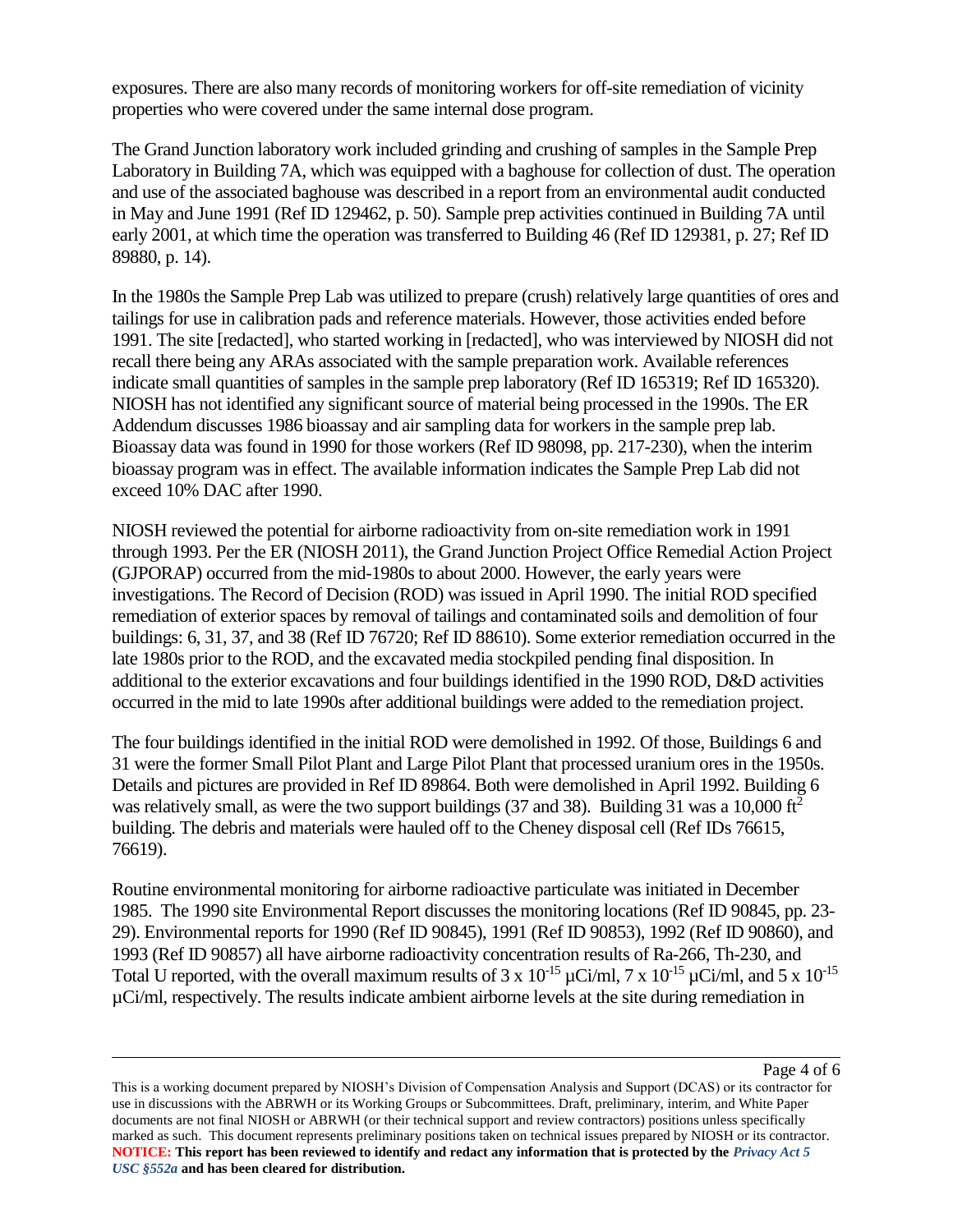those years were very low. These samplers were in use during the period of exterior excavations and demolition activities.

Grand Junction also characterized airborne alpha radioactivity in the immediate area of tailings excavation. There are 37 air sample results available that were taken during tailings excavations of exterior areas in November and December 1990. The samples were taken from a variety of worker breathing zone and work area samplers. The highest reported alpha air concentration was 9.9% DAC (Ref ID 89909, p. 46).

Buildings 6 and 31 were demolished in April 1992. Although those buildings were used to process uranium in the 1950s, Building 6 had subsequently been used for office space, while Building 31 was used for storage. NIOSH currently has no air sampling data or contamination surveys taken during the demolition work. Radiological monitoring is indicated in the building demolition project close-out reports discussed above (Ref ID 76619, 76615, 88610). NIOSH sent a request to the Grand Junction site inquiring on the availability of air sampling data and contamination surveys from demolition of those buildings. NIOSH recently received a reply to that request.

Grand Junction responded with a lengthy list of available records from the Grand Junction Project Office Remedial Action Project. NIOSH has done a partial review of the list of records as of the issuance of this memorandum. Some records are described as containing radiation work permits (RWPs), contamination surveys and air monitoring data that indicate they are data from demolition of Buildings 6 and 31 in April 1992. The list of records also contain many other records dating back to the late 1980s. The descriptions of those records, which include RWPs, access logs, air monitoring and surveys, verify the Grand Junction site implemented an internal dose assessment program.

#### **Summary of Bounding Exposure**

NIOSH considers the information in available references and records sufficient to conclude Grand Junction implemented a monitoring and bioassay program in 1991 sufficient to identify workers who were exposed to the sites 10% DAC trigger level for bioassay.

NIOSH previously analyzed 569 air sample results that are available from remediation activities. NIOSH previously assumed the bounding intake for D&D work was the upper  $95<sup>th</sup>$  percentile value, or 2.66 x  $10^{-12}$   $\mu$ Ci/ml, which corresponds to 38% of the 7 x  $10^{-12}$   $\mu$ Ci/ml DAC being used at the site. Those data were reviewed by SC&A, who concurred the data was sufficient to reconstruct intakes to unmonitored workers during the D&D period (SC&A, 2017). However, as discussed in this memo, exposure to 10% DAC should bound intakes for unmonitored workers in 1991 and later based on the site's bioassay program.

This is a working document prepared by NIOSH's Division of Compensation Analysis and Support (DCAS) or its contractor for use in discussions with the ABRWH or its Working Groups or Subcommittees. Draft, preliminary, interim, and White Paper documents are not final NIOSH or ABRWH (or their technical support and review contractors) positions unless specifically marked as such. This document represents preliminary positions taken on technical issues prepared by NIOSH or its contractor. **NOTICE: This report has been reviewed to identify and redact any information that is protected by the** *Privacy Act 5 USC §552a* **and has been cleared for distribution.**